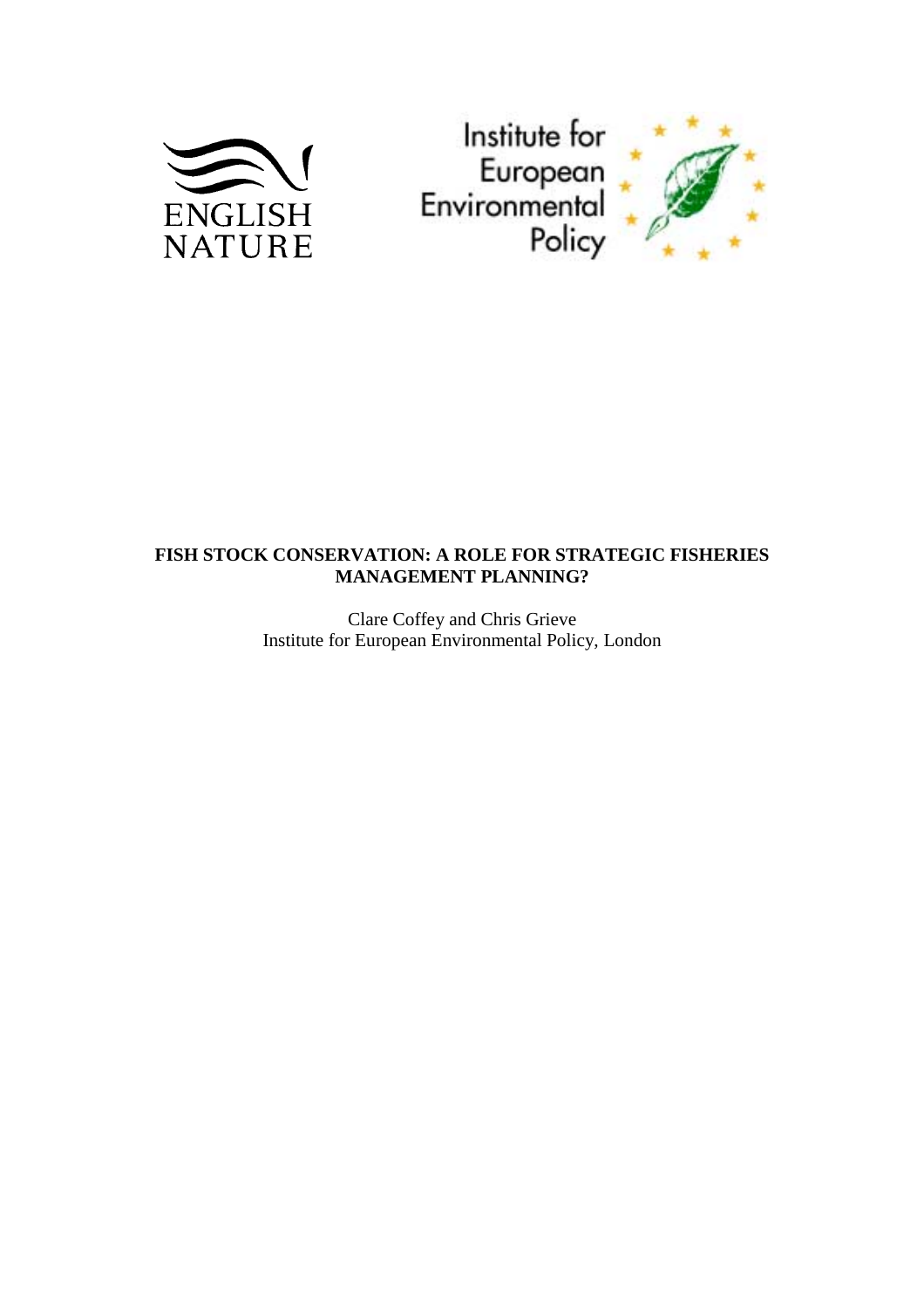### **FISH STOCK CONSERVATION: A ROLE FOR STRATEGIC FISHERIES MANAGEMENT PLANNING?**

Clare Coffey and Chris Grieve Institute for European Environmental Policy, London

### **Introduction**

The EU employs a variety of tools to manage the capture of wild fish, including technical measures, such as minimum mesh sizes for certain nets, national licensing restrictions and, in the north east Atlantic and Baltic Sea regions, limits on the total allowable catch of key commercial species. An additional set of instruments seeks to support the modernisation of the sector, and to deliver marketing, processing and trade related objectives. Although the level of coordination between these different instruments has improved since the early 1990s, there is still a tendency for policies to be developed separately, spanning different time-frames, spatial levels and scales. Perhaps more importantly, there is no framework to ensure that the various EU measures come together at the regional or local level in a way that is coherent and mutually supportive.

The potential for using strategic fisheries management plans to deliver more coherent and effective fisheries management has been widely discussed, to the extent that the 1996 UN Fish Stocks Agreement and the FAO Code of Conduct for Responsible Fisheries clearly call for their development. The Common Fisheries Policy (CFP), the main fisheries management framework in the EU, also provides an explicit legal basis for developing multi-annual management strategies. And yet, while there has been some progress in using plans within the framework of bilateral and multilateral fisheries agreements, the EU has generally not developed longer term management strategies for its own fisheries.

This CFP briefing paper is the second in a series of five papers being prepared by IEEP as part of a joint IEEP/English Nature project<sup>1</sup>. It outlines the potential benefits for the fisheries sector of strategic management planning, as well as the role of this approach in promoting environmental integration within fisheries policy. It identifies current EU practice in this area, and presents arguments in favour of developing a more comprehensive EU policy of strategic management planning. It is thus intended to provide a constructive contribution to the debate on the future of the CFP beyond the year 2002, as well as broader discussions on integrating environmental considerations within the CFP, in line with Treaty requirements.

 $\overline{a}$ <sup>1</sup> For further information about the project, contact Clare Coffey at IEEP: tel +32 2 740 0923 / email ccoffey@ieeplondon.org.uk; or Paul Knapman at English Nature: tel +44 1733 455229 / email paul.knapman@english-nature.org.uk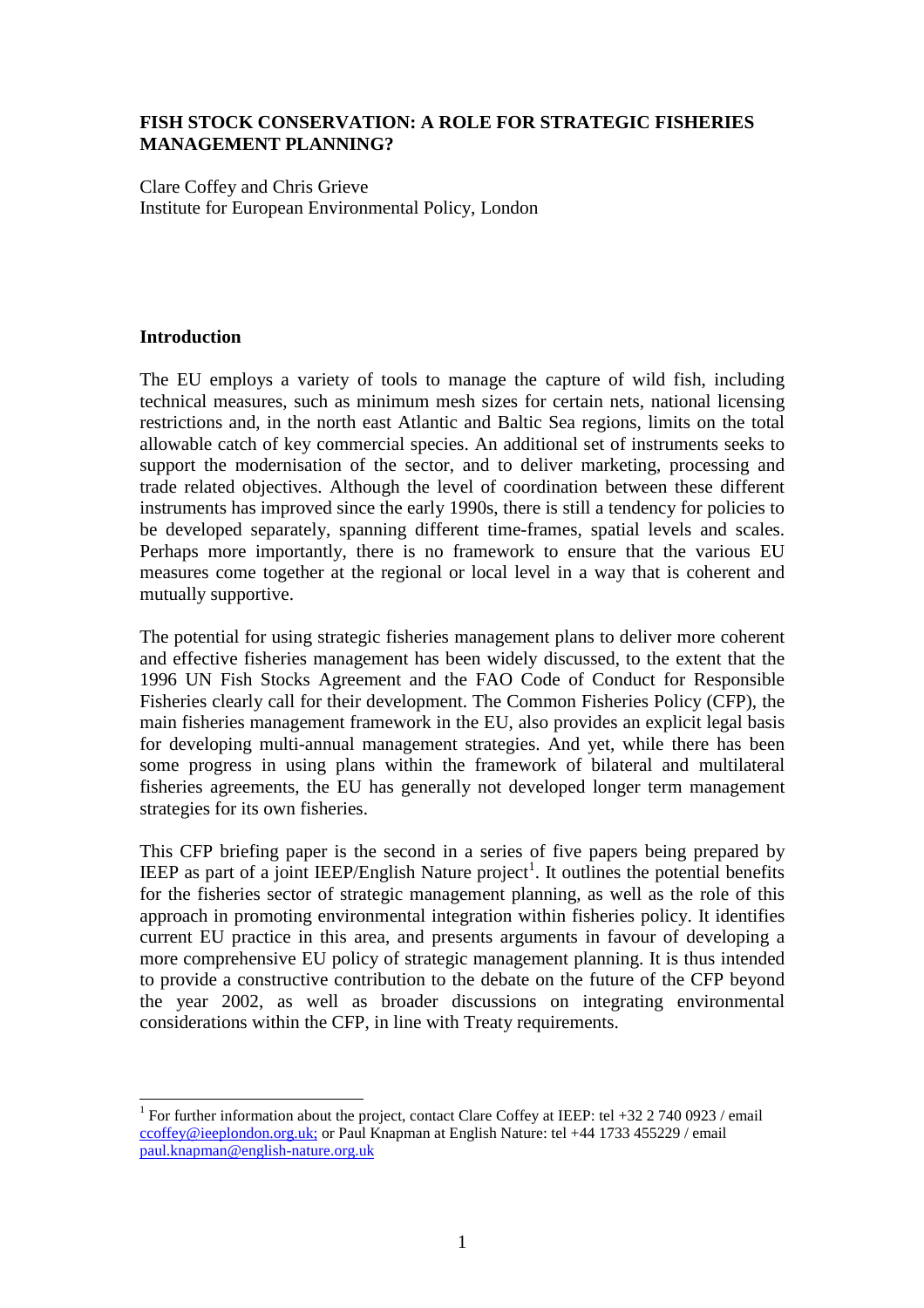The other briefing papers in this series will cover:

- Fisheries and environmental integration
- Socio economic issues the role of taxes and charges
- Good governance transparency and participation in decision-making;
- Mediterranean policy

### **What is strategic fisheries management planning?**

Strategic fisheries management planning is essentially intended to identify broad long term objectives for managing fisheries, followed by more specific targets and management measures to achieve the stated objectives. Plans also provide an opportunity to spell out arrangements for implementation, such as describing the respective roles and responsibilities of different stakeholders and the necessary monitoring, research and evaluation arrangements.

Since the early 1990s there has been a significant shift towards viewing strategic planning as a means of delivering sustainable development. In particular, plans enable fishing to be conducted in a way that provides for the needs of the fisheries sector and fisheries dependent communities, while also respecting agreed environmental objectives. In other words, plans can be used to identify ways of using fisheries resources in a more efficient way while conserving both cultural and natural heritage, including wildlife.

### *Types of fisheries management plans*

There is a variety of potential types of fisheries management plans, ranging from comprehensive, area or ecosystem based plans, through to very specific plans to address isolated fisheries or particular problems. The latter include plans to rebuild depleted stocks, known as 'recovery plans', to mitigate bycatch of non-target species, or to reduce impacts of fishing gear on sensitive habitats.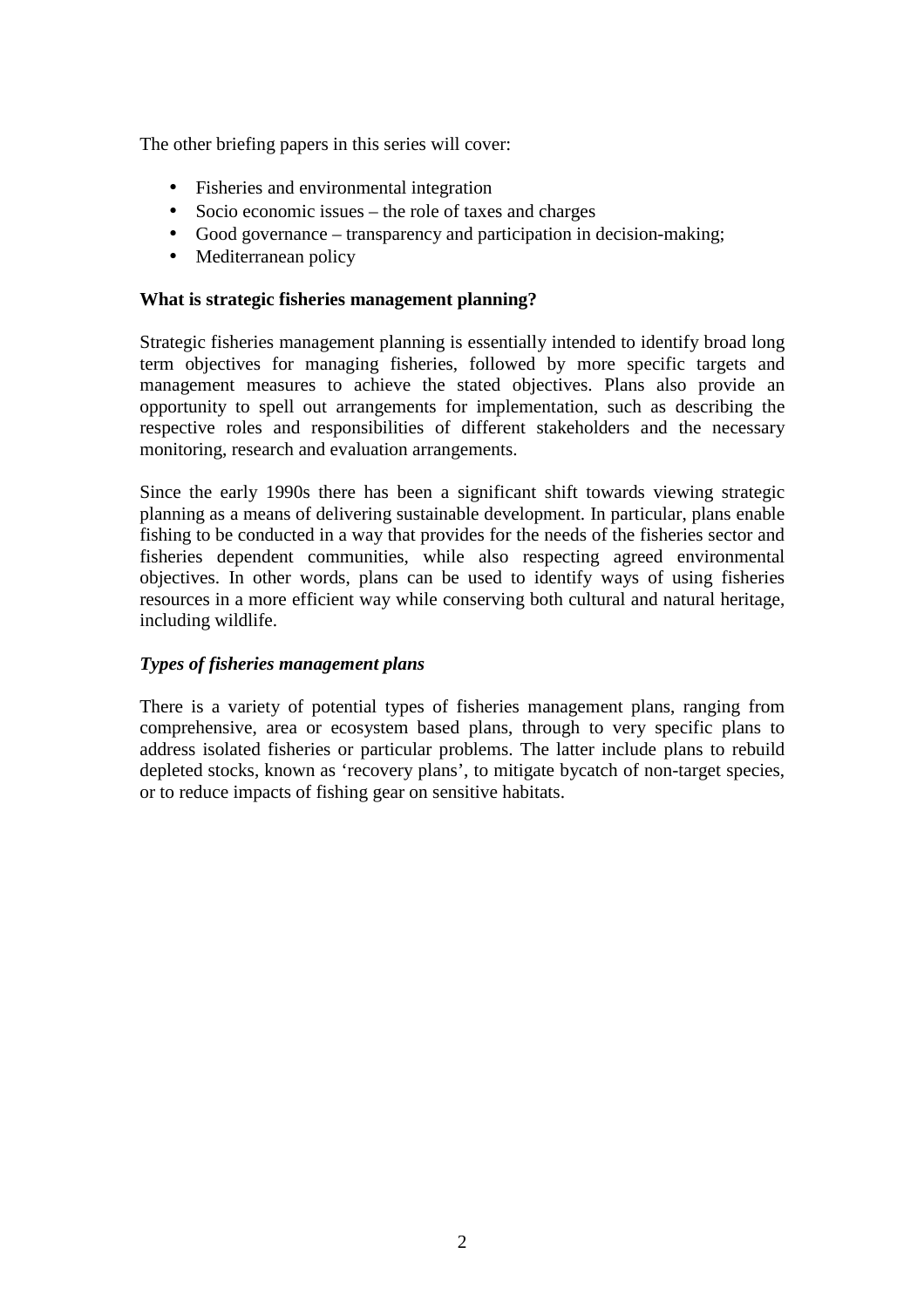#### **Area based fisheries management plans: the Limfjord in Denmark**

The Limfjord is a 1,500 km² fjord complex connecting the Kattegat with the North Sea across the Jutland peninsula. The area has been an important blue mussel fishery for centuries, and is now also very popular for yachting. Up until now, management measures for the fishery have been agreed on the basis of consultation, and involve a number of instruments, including spatial and temporal closures, minimum landing sizes, restocking, and gear and vessel restrictions.

A comprehensive fisheries management plan was adopted in the year 2000, covering all aspects of the Limfjord mussel fishery. The plan is the first of its kind in Denmark and includes measures to reduce the fishing fleet and to alter the zones where fishing is permitted. Its implementation is to be supported by local stakeholders groups.

During its development, the plan was the subject of extensive public consultation, involving all interested parties, including local authorities and fisheries and environment ministries. Importantly, the issue was also referred to politicians at a higher level to ensure that management objectives were suitable and in line with the requirements of sustainable development. The politicians also issued guidelines for developing the content of the plan and to secure its subsequent implementation.

Within plans, different zones can be identified, to reflect the specific ecological, social or economic objectives being pursued in specific areas. For example, zones might be defined to confine the use of certain gear to less sensitive areas, to protect spawning or nursery areas, or to give preferential access to artisanal fishing vessels. Zones are frequently used to ensure nature conservation in terrestrial and marine protected areas; the same approach has not commonly been used from a fisheries management perspective in the EU.

## *Advantages of strategic fisheries management planning*

Be they comprehensive or stock specific, the development and implementation of strategic plans offers a number of opportunities for the management of fish stocks and the wider marine environment, as follows.

- *Stabilising management* by setting out an explicit set of objectives and guiding principles, a plan will provide a much more stable and long term basis for management. This will benefit the fishing industry, administrators and other stakeholders by providing a measure of certainty in an otherwise uncertain working situation.
- *Stakeholder involvement*  the process of developing a plan provides an opportunity for meaningful engagement with the full range of stakeholders, supporting better information exchange, recognition of the full range of interests, a broader range of possible solutions and, ultimately, more effective implementation of the strategy.
- *Environmental integration* can be promoted by ensuring that environmental objectives are embedded within the objectives of the plan and considered at subsequent stages of the planning process, by undertaking environmental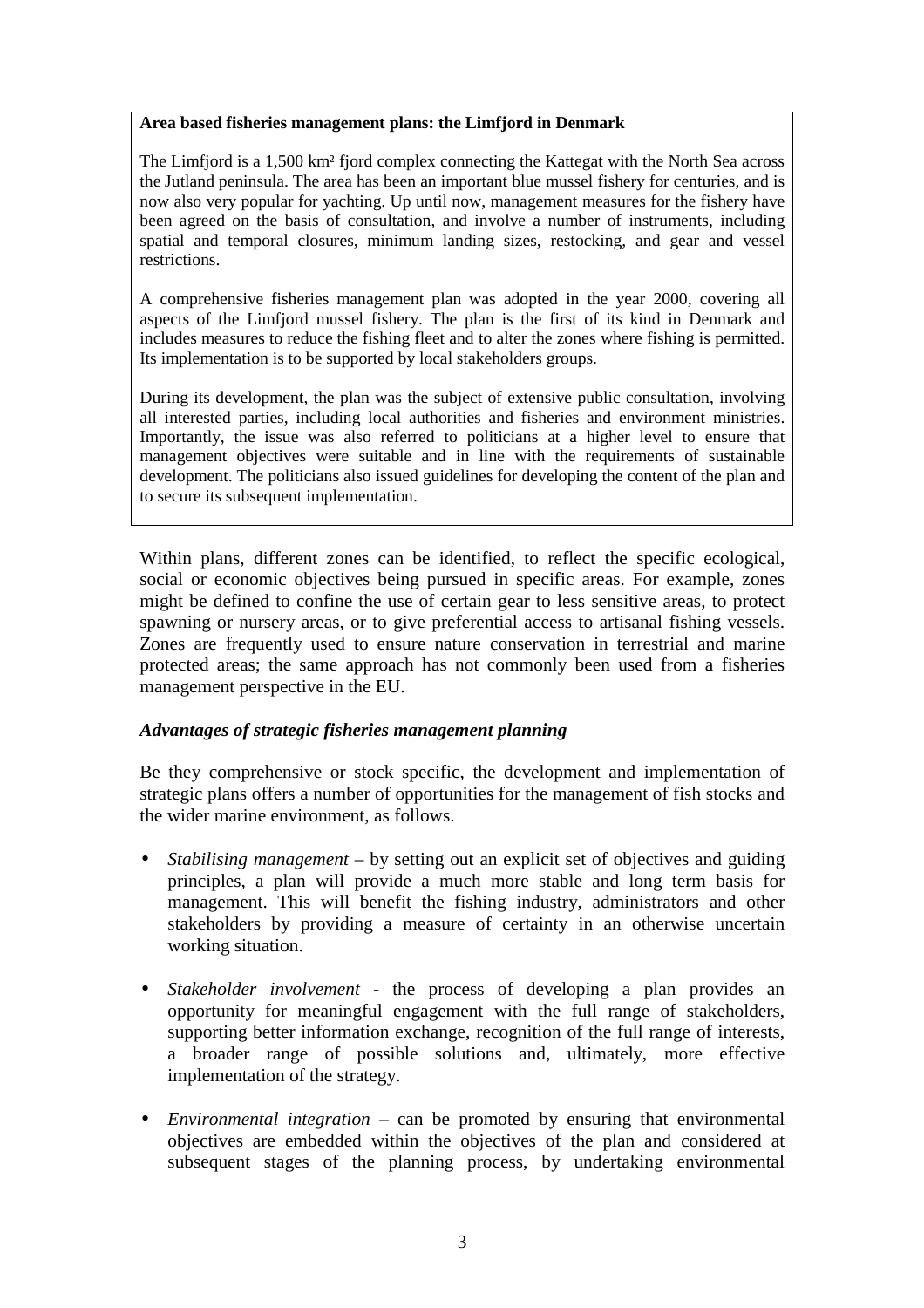appraisals of draft strategic plans, and by incorporating the results of appraisals in the final plans.

• *Precautionary and preventative approaches* – can be supported, in particular by placing management within a long term perspective, and by establishing in advance how potential issues and problems should be addressed in the future through the use of explicit risk management strategies and pre-agreed decisionmaking rules.

Area based plans offer additional advantages by bringing together in one framework all the relevant issues, policies and measures needed to ensure that fisheries activities are tailored to suit the needs and constraints of a given region.

### **EU experience in strategic fisheries management planning**

There is a great deal of experience in using strategic plans to deliver social and regional development in the EU, including plans to support the structural adjustment of the fisheries sector and fisheries dependent communities. The reduction of EU fishing fleet overcapacity has also been pursued through a series of national plans – so-called 'multi-annual guidance programmes' (MAGPs). Thus, the fourth round of MAGPs (1997 to 2001) sets out broad objectives and detailed targets for adjusting national fishing fleets over a five year period. Revisions to the EU's system for marketing fish and fisheries products is also leading to an increased use of planning documents as a means of improving the balance between the supply and demand of fish.

A more comprehensive approach to using strategic fisheries management plans, bringing together the range of fisheries management measures, is supported by the basic CFP Regulation 3760/92. The Regulation, which establishes the framework for managing EU capture fisheries, states that the Council (Article 8(3)):

- i. may establish management objectives, on a multiannual basis, for each fishery or group of fisheries in relation to the specific nature of the resources concerned, where appropriate on a multi-species basis. Priority objectives are to be specified, including, as appropriate, the level of resources, forms of production, activities and yields; and
- ii. where objectives have been set, management strategies are to be established to achieve the management objectives, including the specific conditions under which exploitation activities should be pursued.

Despite these clear provisions, the EU has not fully embraced the concept of strategic planning as a means of managing fisheries. A 1994 Commission proposal to that effect was never adopted by the Council. The issue has subsequently been pursued within the framework of the North East Atlantic and Baltic Sea Fisheries Commissions, and the EC's bilateral fisheries agreements with Norway. However, as outlined below, these efforts are limited, both in terms of the number of stocks covered, as well as the actual content of plans.

#### *Stock specific management plans: Baltic Salmon Action Plan*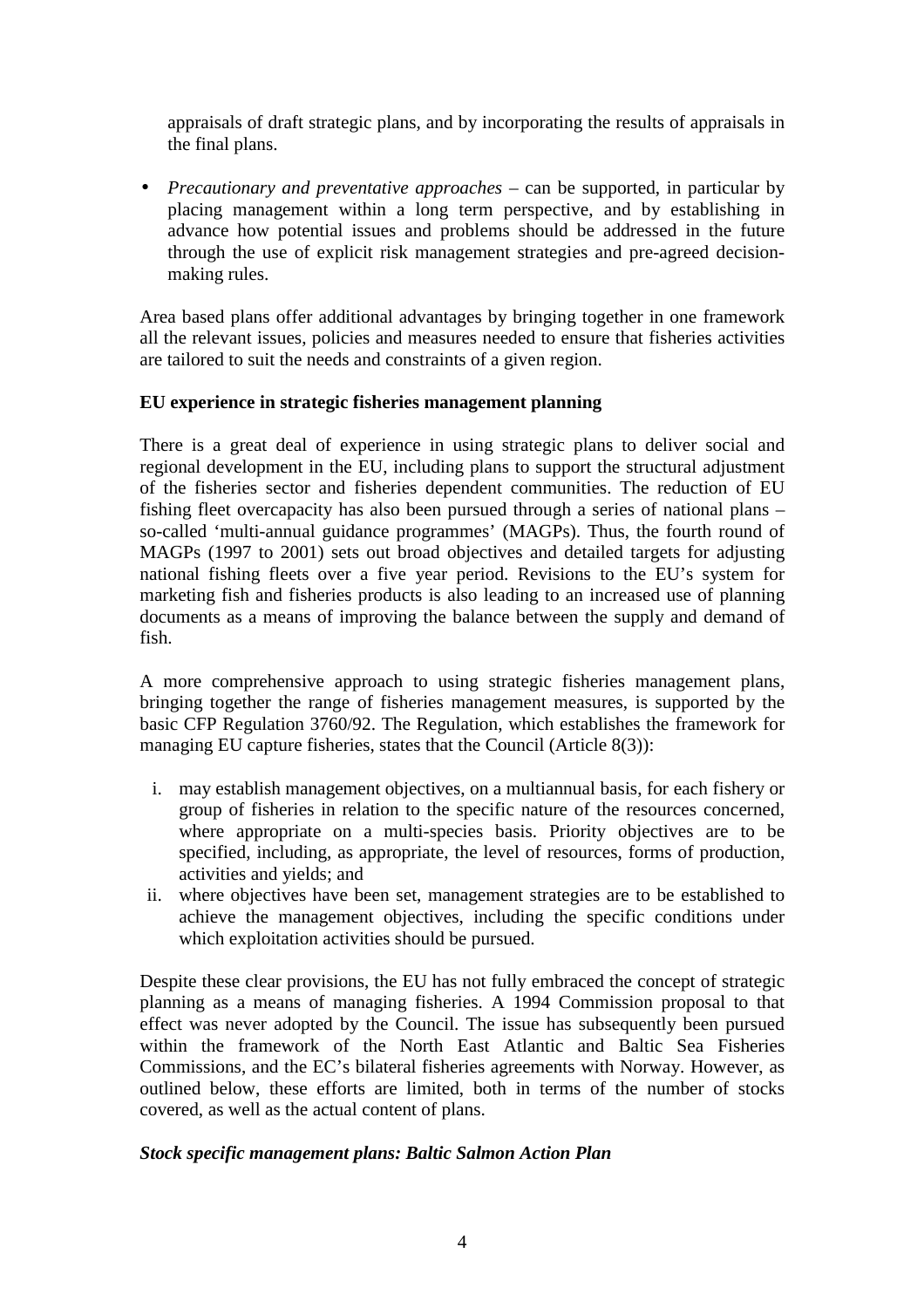The poor state of Baltic salmon stocks has been the subject of discussion for many decades, with some national efforts made to regulate the fishery. Establishment of the International Baltic Sea Fisheries Commission (IBSFC) in 1974 provided scope for more effective management, subsequently resulting in the setting of a number of total allowable catch limits, as well as technical conservation measures. However, concerns over the continuing decline in Baltic salmon stocks led the IBSFC to adopt in 1997 a 'Salmon Action Plan 1997 – 2010'.

The Salmon Action Plan includes a set of long term objectives, as follows:

- a) to prevent the extinction of wild salmon by avoiding further decreases in naturally produced smolt;
- b) to gradually increase salmon production by 2010 for each salmon river to at least 50 per cent of the 'best estimate potential' and within safe genetic limits;
- c) to re-establish populations in potential salmon rivers;
- d) to maintain fishing at highest possible levels; and
- e) to closely monitor reared smolt and earlier salmon life stage releases.

In pursuit of these objectives, a number of medium and short term strategies are identified, to a) protect wild salmon; b) promote fishing activities; and c) increase scientific research on salmon. Actions in support of the latter include research programmes to monitor interactions between reared and wild salmon populations, migration patterns and underlying causes of the disease 'M74'. A surveillance group is also appointed to continually monitor the impact of the action plan and to propose amendments to it.

Apart from the surveillance group, the Plan does not specify administrative arrangements for its implementation, such as respective roles and responsibilities of different stakeholders. It nevertheless represents the most detailed of all the management plans developed at EU level or for shared stocks.

#### *Other stock based management plans*

There are a number of additional plans involving EU stocks, aimed at managing shared or high seas stocks. Those administered under international or EU agreements are set out in the Annex to this paper. Predominantly, however, these plans are short technical statements identifying a number of commitments, notably, that:

- every effort should be made to maintain Spawning Stock Biomass (SSB) above a given level;
- total allowable catch limits should be set consistent with agreed fishing mortality as defined by ICES;
- should the SSB fall below a given level, mortality rates should be adjusted to ensure a rapid recovery of the SSB to a given level;
- exploitation patterns should be improved in light of new scientific advice, in order to reduce discarding and to enhance the SSB; and
- parties are to review and revise measures on the basis of new advice.

In only two cases, relating to Baltic Sea sprat and North Sea herring, are dates provided for achievement of the strategies or for reviewing the success of the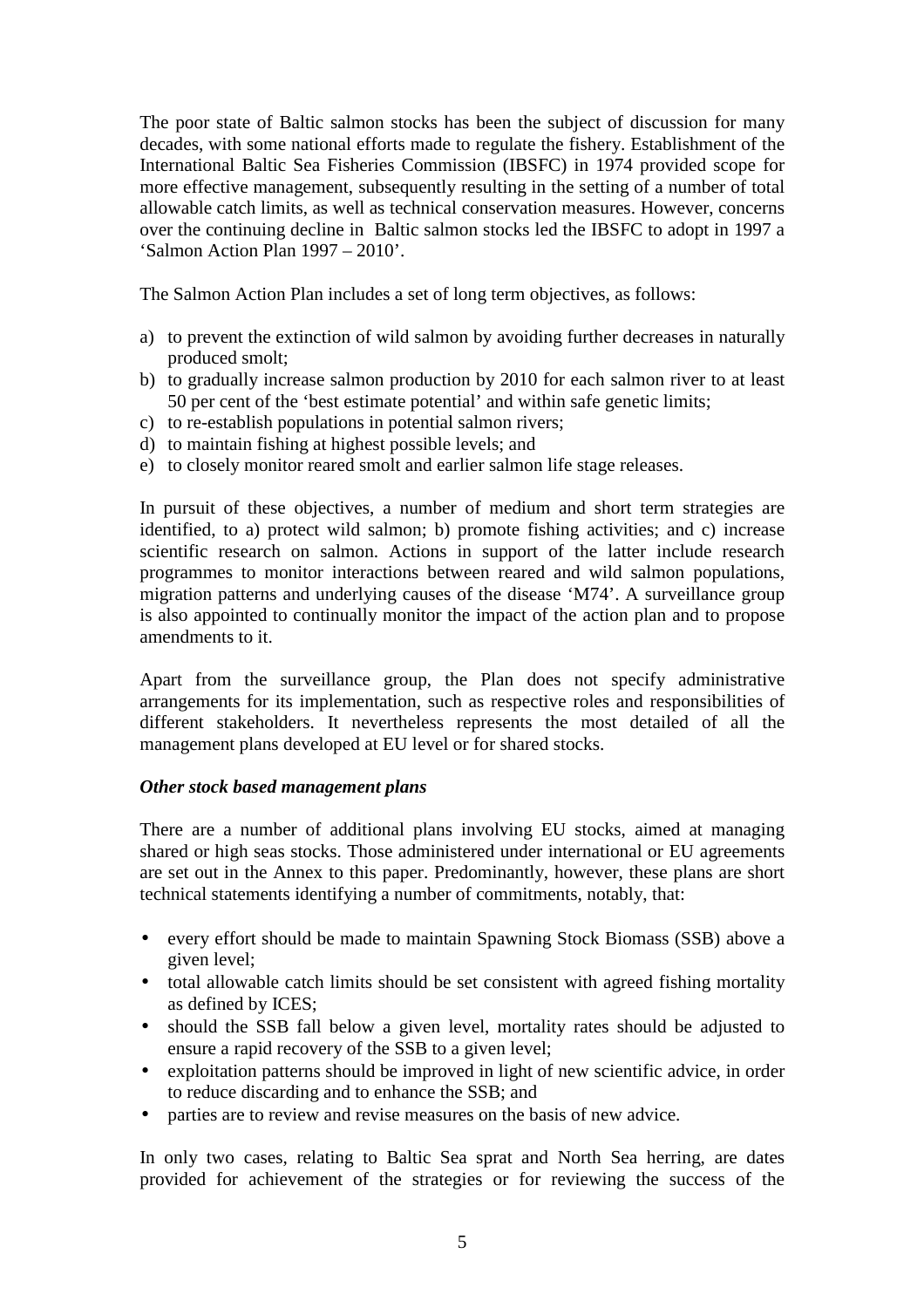management plans. None of the plans specify particular administrative arrangements to be followed, or who will be responsible for implementing and evaluating plans. Furthermore, apart from North Sea herring, none of the plans identify the potential or actual measures to be taken to reduce mortality rates or fishing effort.

### *Stock recovery plans*

Despite their relatively limited use to date, strategic fisheries management plans are nevertheless recognised by administrators as providing a potentially important contribution to fish stock management. Their potential role seems ever more evident as fish stocks come under increasing pressure. The EU has developed recovery plans to address the critical state of key EU stocks of cod and herring. However, it is widely acknowledged that such plans should, wherever possible, fall within a broader strategic management framework.

### *Irish Sea cod stock recovery plan*

Ministers meeting at the December 1999 Fisheries Council expressed an urgent need to develop and implement a plan to support the recovery of the Irish Sea cod stock. Their concern stemmed from scientific advice provided by ICES (International Council for the Exploration of the Sea), indicating that the spawning stock biomass (SSB) of the stock was far below the proposed precautionary levels. Short term predictions also indicated a serious further decline in SSB to a record low. ICES consequently recommended that 'fishing mortality on cod should be reduced to the lowest level possible in 2000', accompanied by a recovery plan to rebuild the spawning stock.

The Commission responded by arranging consultations with fisheries managers, industry representatives and scientists from all Member States that have cod quota in the area. It used powers available to it under Article 15(1) of Regulation 3760/92 to adopt emergency management measures. The cod fishery in parts of the Irish Sea was closed to allow as many cod as possible to spawn between mid-February and the end of April. The closure was designed so as to minimise negative impacts on other fisheries targeting Norway lobster, shrimps and flatfish (Regulation 304/2000). A proposal is currently before the Council which would extend the measures to protect juvenile cod.

Under new arrangements for the EU's Financial Instrument for Fisheries Guidance, funding is now also explicitly available to support the implementation of recovery plans. It is expected that this provision will be reflected in increased development and industry acceptance of recovery plans, in future.

## *Bycatch reduction plans*

The potential for using strategic fisheries management plans to integrate wider marine environmental objectives is slowly also gathering support by environmental interests and fisheries managers in Europe. This has been given renewed emphasis by the 1999 FAO International Plans of Action concerning sharks and seabird bycatch in longline fisheries (see box).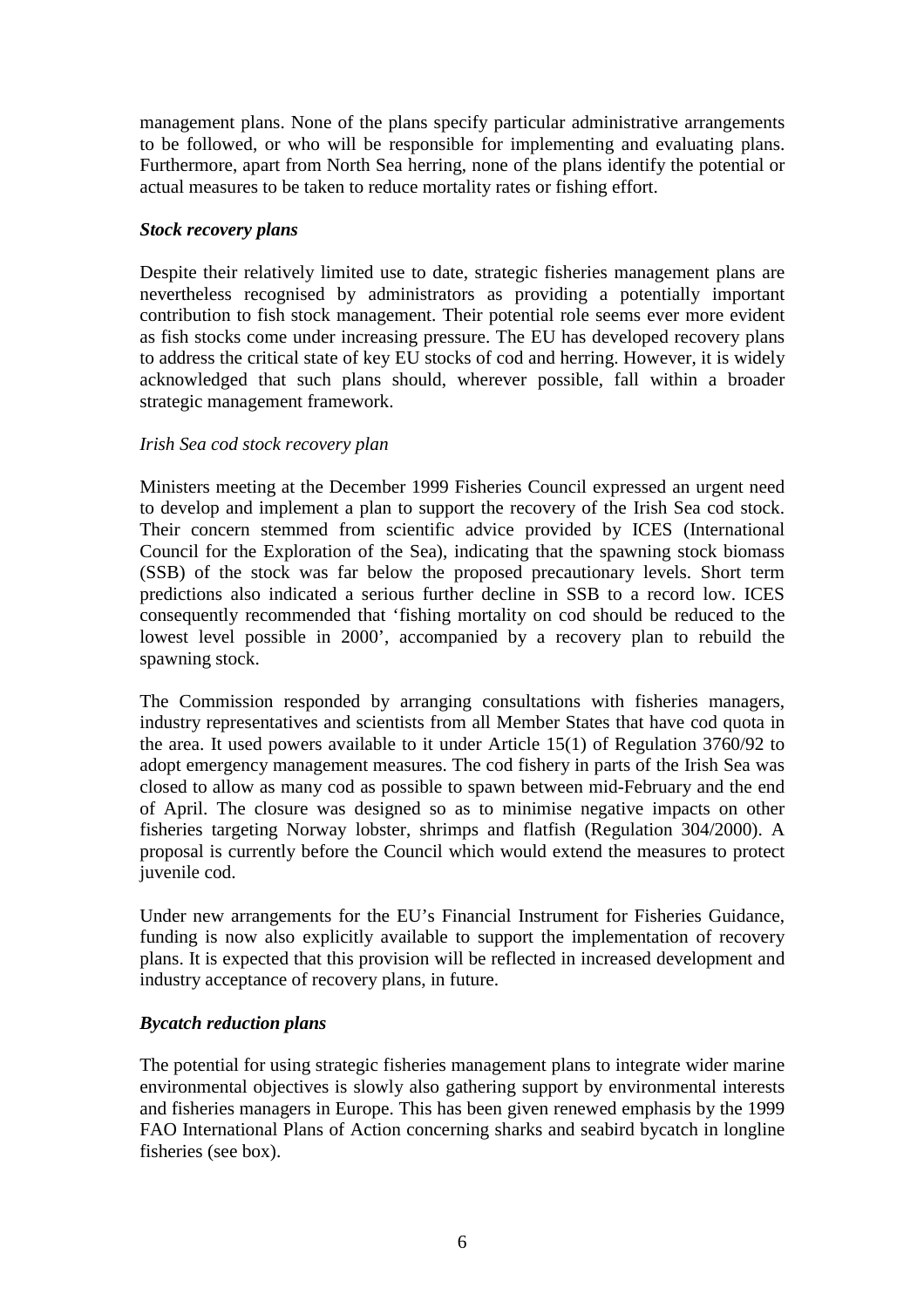*FAO Seabird Bycatch Reduction Action Plan*

A voluntary 1999 FAO International Plan of Action on Reducing Incidental Catch of Seabirds in Longline Fisheries calls on States with longline fisheries to assess these fisheries to determine if a problem exists with respect to incidental catch of seabirds. If a problem exists, States are to adopt a National Plan Of Action for reducing the incidental catch of seabirds in longline fisheries (NPOA-SEABIRDS).

The FAO instrument includes guidance on elements that could usefully be included in a NPOA-SEABIRDS, as follows:

- *Prescription of mitigation measures* which have a proven efficiency, and are costeffective for the fishing industry.
- *Research and technological development plans* including those aiming: (i) to develop the most practical and effective seabird deterrent device; (ii) to improve other technologies and practices which reduce the incidental capture of seabirds; and (iii) to undertake specific research to evaluate the effectiveness of mitigation measures used in the longline fisheries.
- *Education, training and publicity* to raise awareness of the need for action, and thus to support better implementation on the water. There is particular scope for developing outreach programmes, not least to highlight the economic opportunities presented by reduced bycatch, notably reductions in the amount of lost bait.
- *Data Collection* to collect reliable data for determining the level of incidental catch of seabirds in longline fisheries, and the effectiveness of subsequent mitigation measures.

There are currently no EU level strategic management plans aimed at reducing bycatch although there is experience of developing such tools at national level, and in other parts of the world.

In 1998, the Danish government adopted an Action Plan for Reducing Incidental Bycatches of Harbour Porpoises, in a follow-up to recommendations made at the 1997 Conference on the Agreement on Small Cetaceans of the Baltic and North Seas. The plan was drawn up by a group including fishermen, biologists, administrators and environmental interests. The final plan includes testing of pingers and highly reflective nets and monitoring by-catches.

Further afield, the Australian Commonwealth government has implemented the *Commonwealth Policy on Fisheries Bycatch*. Through the Australian Fisheries Management Authority, stakeholders (including fishing industry and environmental interests, technical experts and fisheries managers) are to develop and implement Bycatch Action Plans for each major fishery by 31 March 2001. These action plans will be integrated into statutory management plans and will be regularly reviewed. In essence, the policy provides a consistent and transparent framework for development and implementation of meaningful bycatch management measures. The core objectives of the policy, which each action plan must pursue, are (1) to reduce bycatch; (2) to improve protection for vulnerable species; and, (3) to arrive at decisions on the acceptable extent of ecological impacts. The key steps in each plan will include:

• determining the availability and usefulness of data;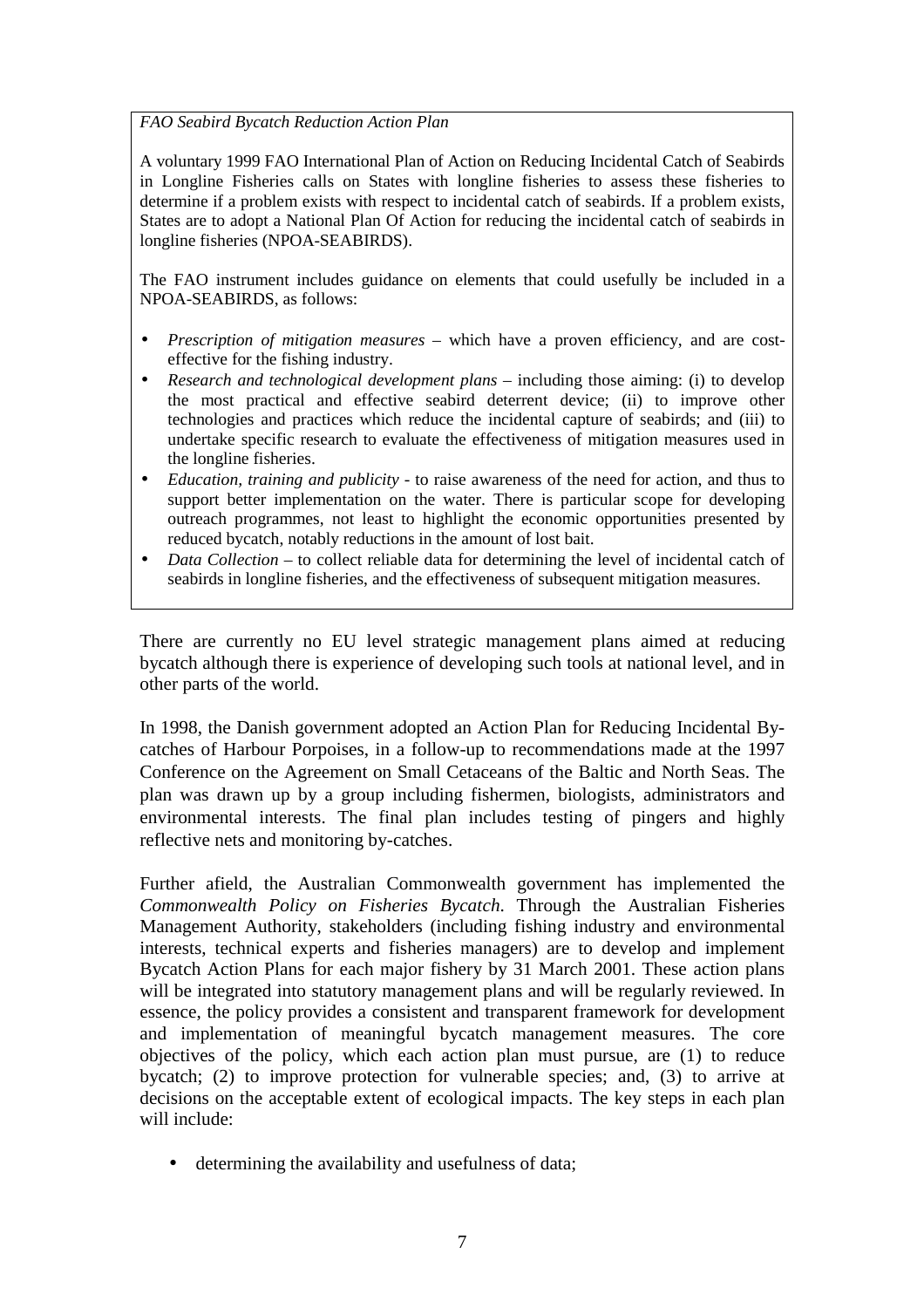- agreeing the specific bycatch issue(s) or problem(s) which need to be addressed;
- examining all the available options, eg reduction, avoidance or utilisation;
- determining whether new methods need to be developed to address the problem;
- outlining practical and effective actions to achieve the objectives of the policy;
- reviewing progress or evaluating the effectiveness of the programme.

### **Towards an EU policy on strategic fisheries management planning**

There is clearly some EU level experience in fisheries management planning, but plenty of scope to further develop EU policy in this area, both to support the management of fish stocks and to reduce the impacts of fishing on the wider marine environment.

An initial step in delivering such a policy could be to agree a strategic framework at EU level, identifying the specific objectives and guiding principles to be applied to EU fisheries management, as well as monitoring, reporting and institutional arrangements. The basic Regulation 3760/92 already provides the elements of such a framework, setting out broad objectives, identifying a range of management options, and setting out monitoring and review arrangements. However, the objectives are not sufficiently clear and there are no broad principles to guide their delivery. The range of mechanisms available to support sustainable and precautionary fisheries management is also limited, with an emphasis on 'traditional' measures such as total allowable catches and technical conservation measures.

## *Developing regional or local management strategies*

Within the proposed framework, regional or local fisheries strategic management plans could be developed to reflect the specific challenges of each area. In so doing, the following key elements should be addressed.

*a) Appreciation of the issues -* for the area covered by the strategy, presenting an outline of relevant socio-economic issues, including ports, landing, marketing and processing arrangements. A specific report on the state of the environment, including the state of fisheries and actual or potential impacts on the wider marine environment, should also be detailed.

*b) Management objectives -* including explicit biological, social and economic objectives and targets for the region within specified timeframes over the medium term. Biological objectives should be established for all relevant stocks and dependent or related species and habitats. These would include scientific reference and target/limit levels for commercial and non-commercial species in the regions, based on a precautionary approach. Specific targets, including bycatch limits, would need to reflect commitments under the habitats and species Directives, and relevant regional agreements.

*d) Management measures* – to deliver the stated objectives, in line with the guiding principles. Measures might include the following: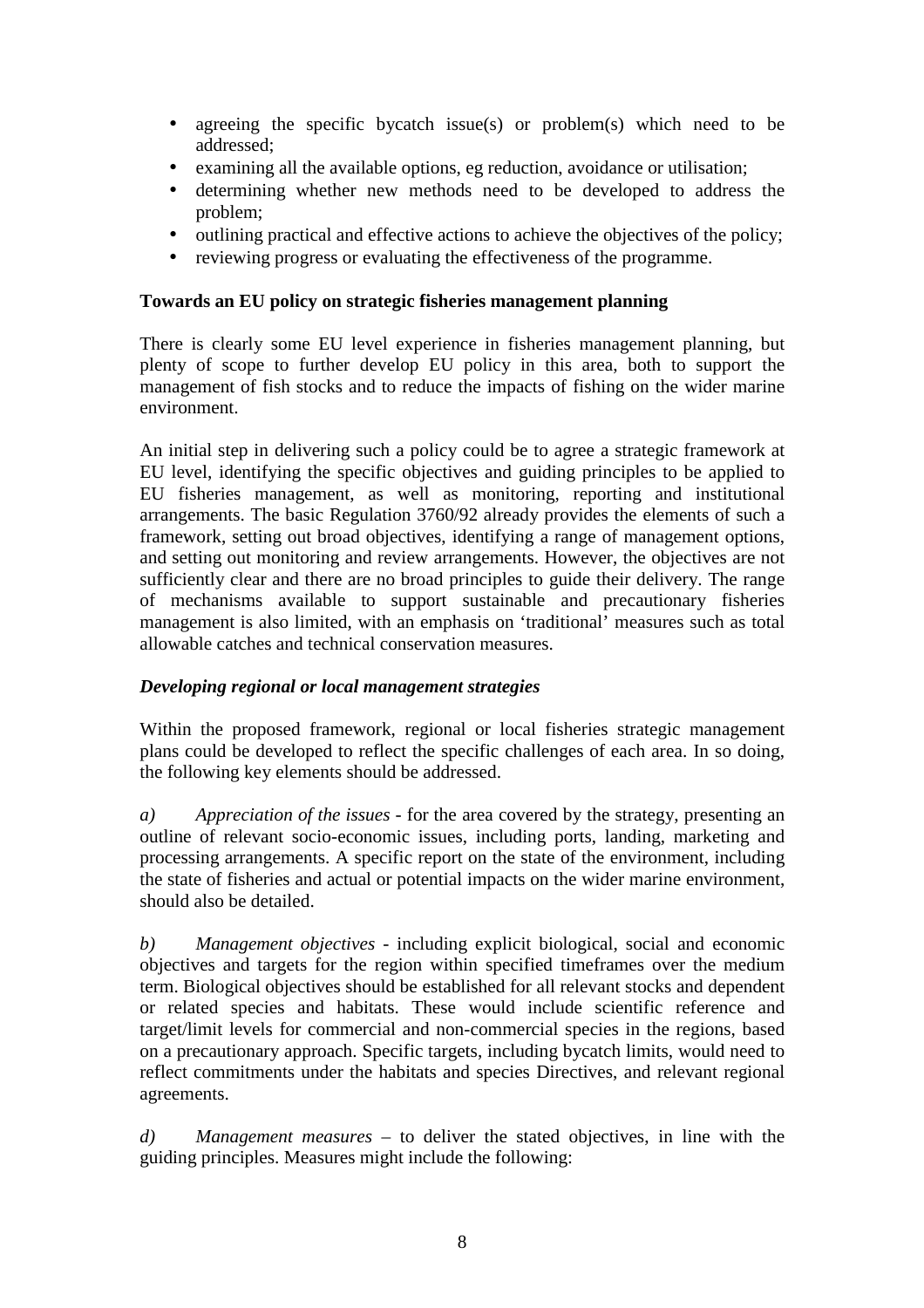- the allocation or strengthening of property rights, possibly including community based rights or individual transferable quotas;
- restrictions on fishing capacity and effort, by setting capacity limits and limited entry (restricted) licensing;
- the conditions on fishing, such as total allowable catches, specifying allowable gear, closed areas, as well as other technical conservation measures;
- minimum technology standards, eg requirements to apply Best Available Technology or to comply with 'good fisheries practices';
- positive financial and other incentives to support sensitive fishing practices and to provide support for diversification within and out of the sector;
- market and processing initiatives, including the establishment of local labelling schemes, to develop niche markets and add value to products; and
- education, training and publicity to raise awareness among fishermen, fishing associations and other relevant groups about the need for better management; and to promote implementation within the industry. Information should also be provided on technical or financial assistance available for supporting management measures.

c) *Management structures* - for implementing the strategic plan, in particular specifying the respective roles and responsibilities of different stakeholders in implementation, monitoring and review of the strategy. This might include ways to support local implementation, such as appointing people to facilitate understanding of problems and solutions among practitioners, incorporating the conservation, social and economic benefits of better management. An equivalent of this is used in agriculture in outreach or extension programmes.

*e) Monitoring, control and indicators –* the plan should also identify data collection and research needs to allow evaluation of its impact and effectiveness. It should also include a set of indicators to reflect changes in the state of the environment, as well as indicators of policy responses. Monitoring and indicators should be sufficient to allow for plans to be adapted or fine tuned to suit the area. Indeed, in such a dynamic environment, it will be important for plans to have a built in flexibility to respond to changing needs. They should then be subject to regular review, to evaluate their success in meeting the management objectives.

g) *Prior environmental appraisal* - the strategic plan should be subject to integrated environmental appraisal before being finally agreed, with the final plan to reflect the findings of the appraisal.

## **Conclusions**

The forthcoming 2002 review of the CFP presents a clear opportunity to improve the overall coherence and effectiveness of fisheries management in the EU. Indeed, in many ways the review can be seen as a test of the EU's commitment to sustainable development of the fisheries sector, with high expectations among the fishing industry and environmental interests.

In preparation for the review there will undoubtedly be many calls to improve or extend the various fisheries management tools that are already used under the CFP, as well as to introduce new ones. As the EU faces the prospect of an increased number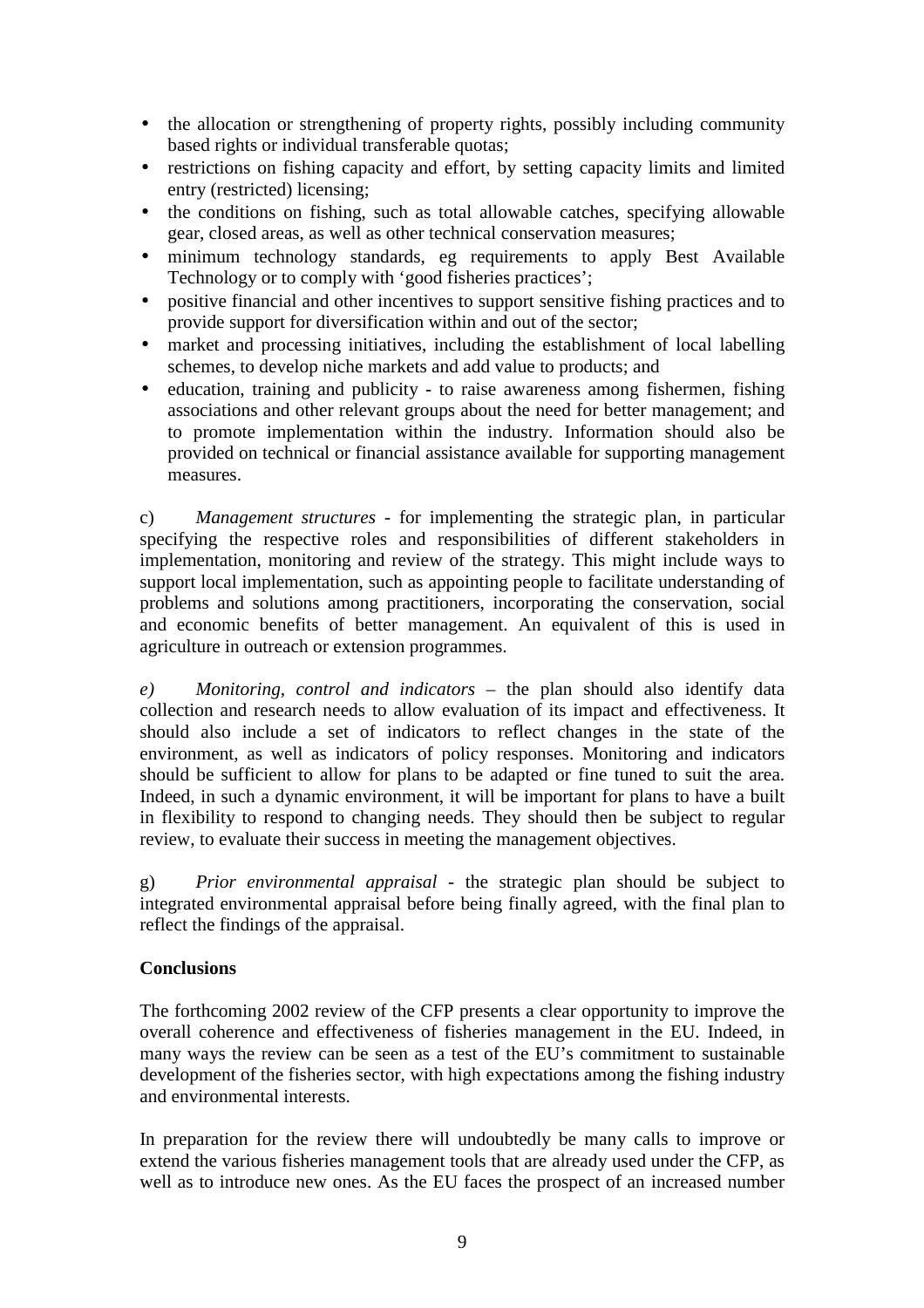of commercial fish stocks in crisis, there is a danger that the short term urgency of the situation will preclude a proper discussion of how to address the longer term challenges facing the sector.

Although stock recovery plans will be necessary for some time to come, there is clearly also a need for a more strategic and coherent approach to EU fisheries management to ensure that, in total, the CFP can respond to regional and local needs. It is vital that the opportunity presented by 2002 is used to secure a shift to longer term, active and precautionary management. The development of EU strategic fisheries management plans may be one of the most effective ways of achieving that goal.

CC/CG December 2000